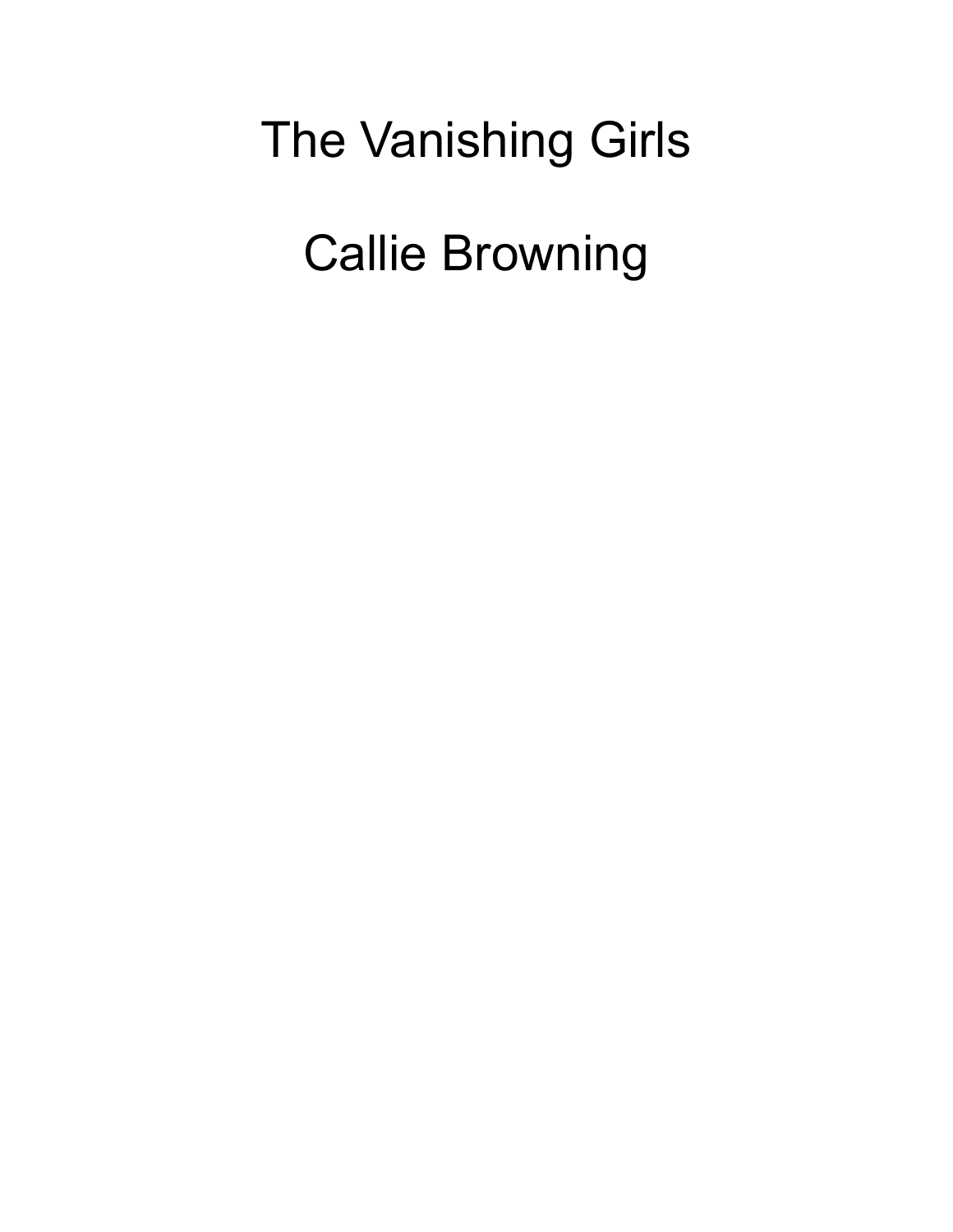#### **Copyright**

The Vanishing Girls Copyright 2020 © by Callie Browning ISBN: 978-976-8306-00-5

All rights reserved under International and Pan-American Copyright Conventions. By payment of the required fees, you have been granted the nonexclusive, nontransferable right to access and read the text of this book. No part of this text may be reproduced, decompiled, transmitted, downloaded, reverse-engineered or stored in or introduced into any information storage and retrieval system in any form or by any means, whether electronic or mechanical, now known or hereafter invented, without the express permission of the author, her estate or duly appointed agents.

With the exception of quotes used in reviews, this book may not be reproduced in whole or in part by any means existing without written permission from the author.

## FIRST EDITION

This is a work of fiction. Names, characters, places and incidents either are the product of the author's imagination or are used factiously. Any resemblance to actual persons, living or dead, and some events is entirely coincidental.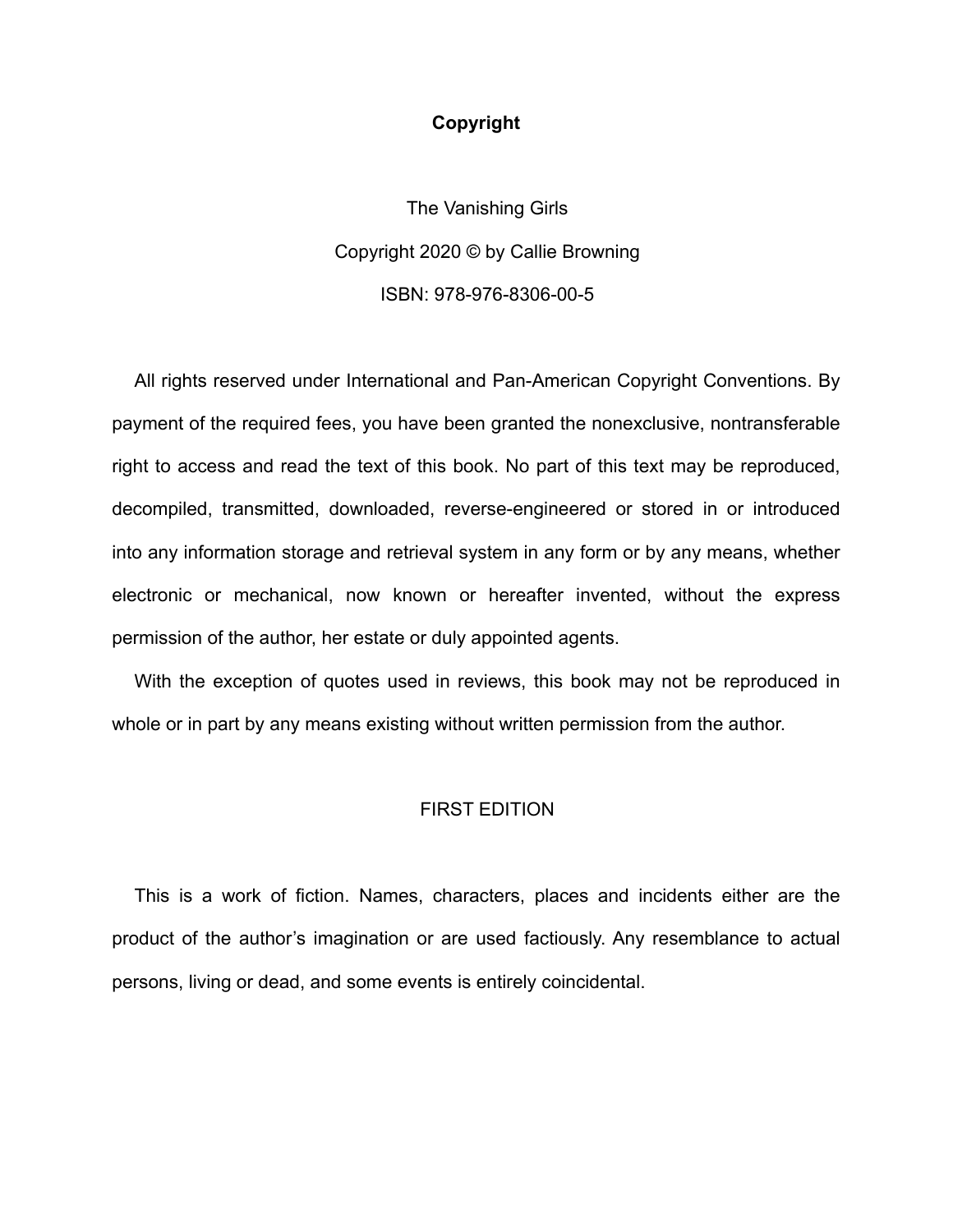Follow Callie Browning @BajanCallie on:

Instagram

**Twitter** 

Facebook



Scan to unlock the latest information on releases and behind-the-scenes details.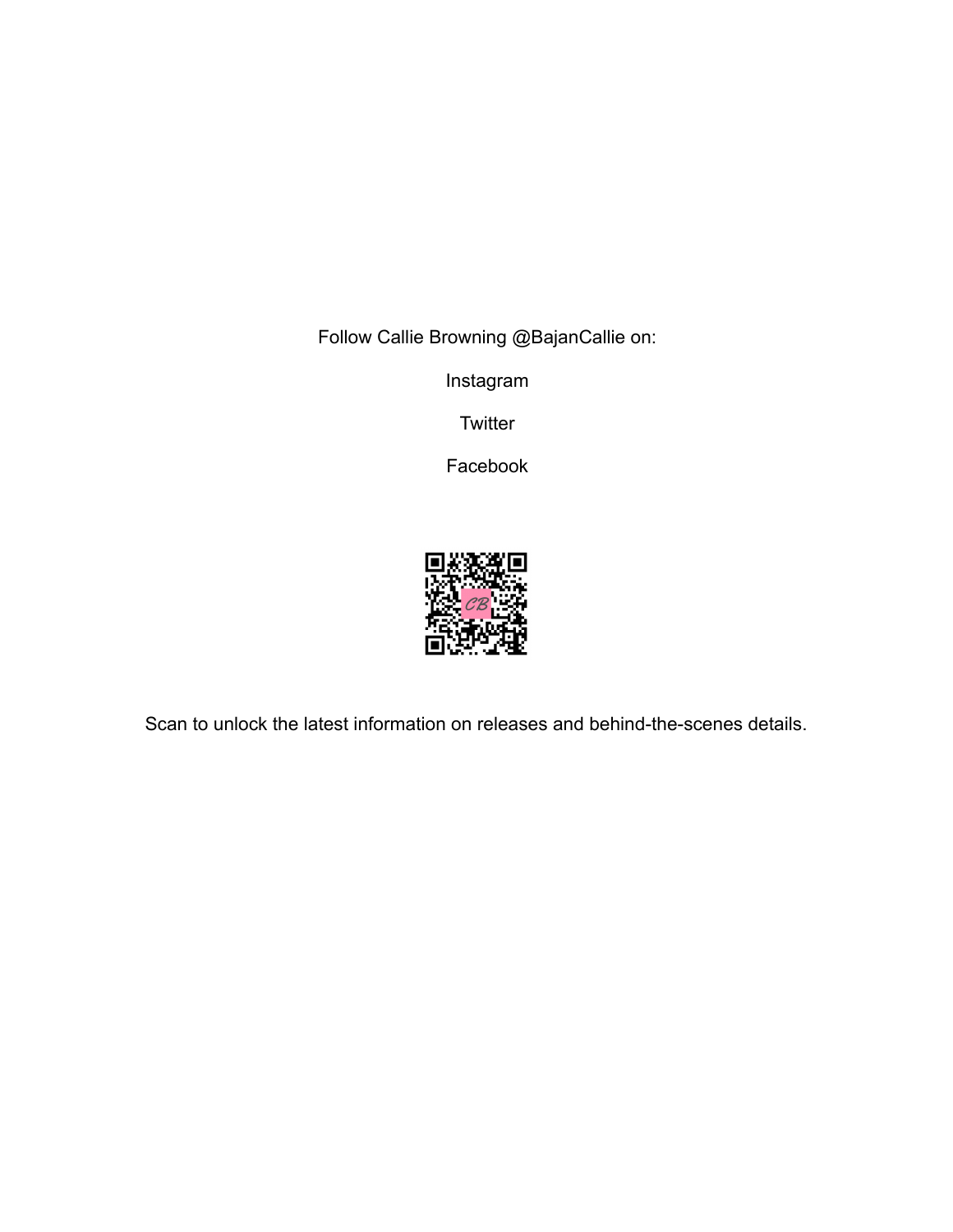# Dedication

Sections of this book make reference to the lives of the incredible women who have influenced me. I stand on the shoulders of giants and for that I am eternally grateful.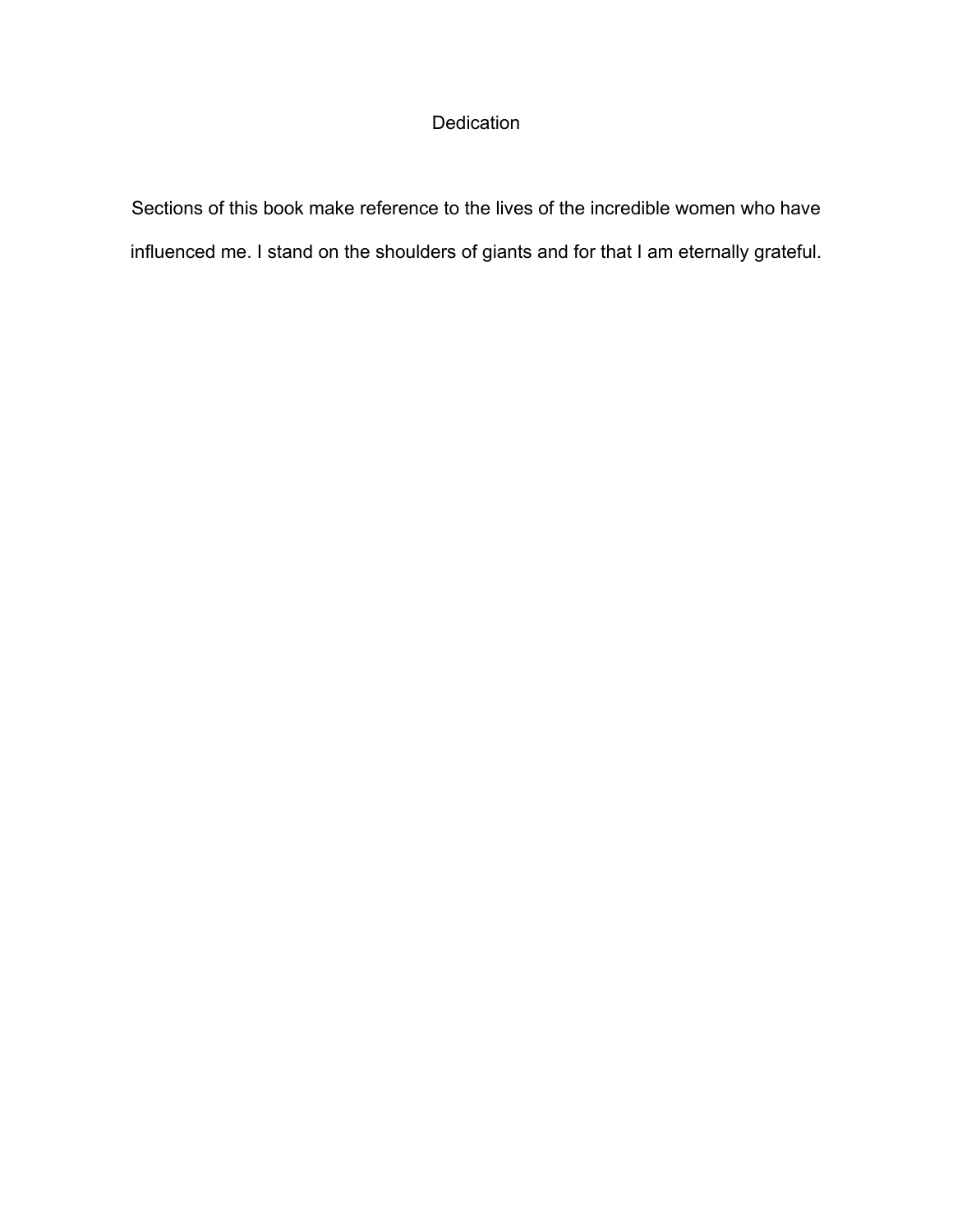#### Behind-the-scenes details

This novel is loosely based on the still unsolved murders of five young women which rocked Barbados from 1973 to 1982. This spate of deaths became known as the Canefield Murders because most of the victims were found in cane fields. I invoked creative license and shifted the timeline in this novel and condensed that timeframe into a year, setting it in 1984 - 1985.

I've always found the 1980s to be fascinating in terms of Barbados' culture and history. For that reason, I decided to move up the dates of the murder timelines to coincide with other critical historical moments in Barbados. The names and circumstances of all of the victims have been changed since they don't accurately represent the events. Only two facts have been maintained: the young women were found primarily in cane fields and the clue that cracked the case was a newspaper vacancy ad.

> Trigger warnings Violence against women. Misogynistic language. Blood. Graphic details.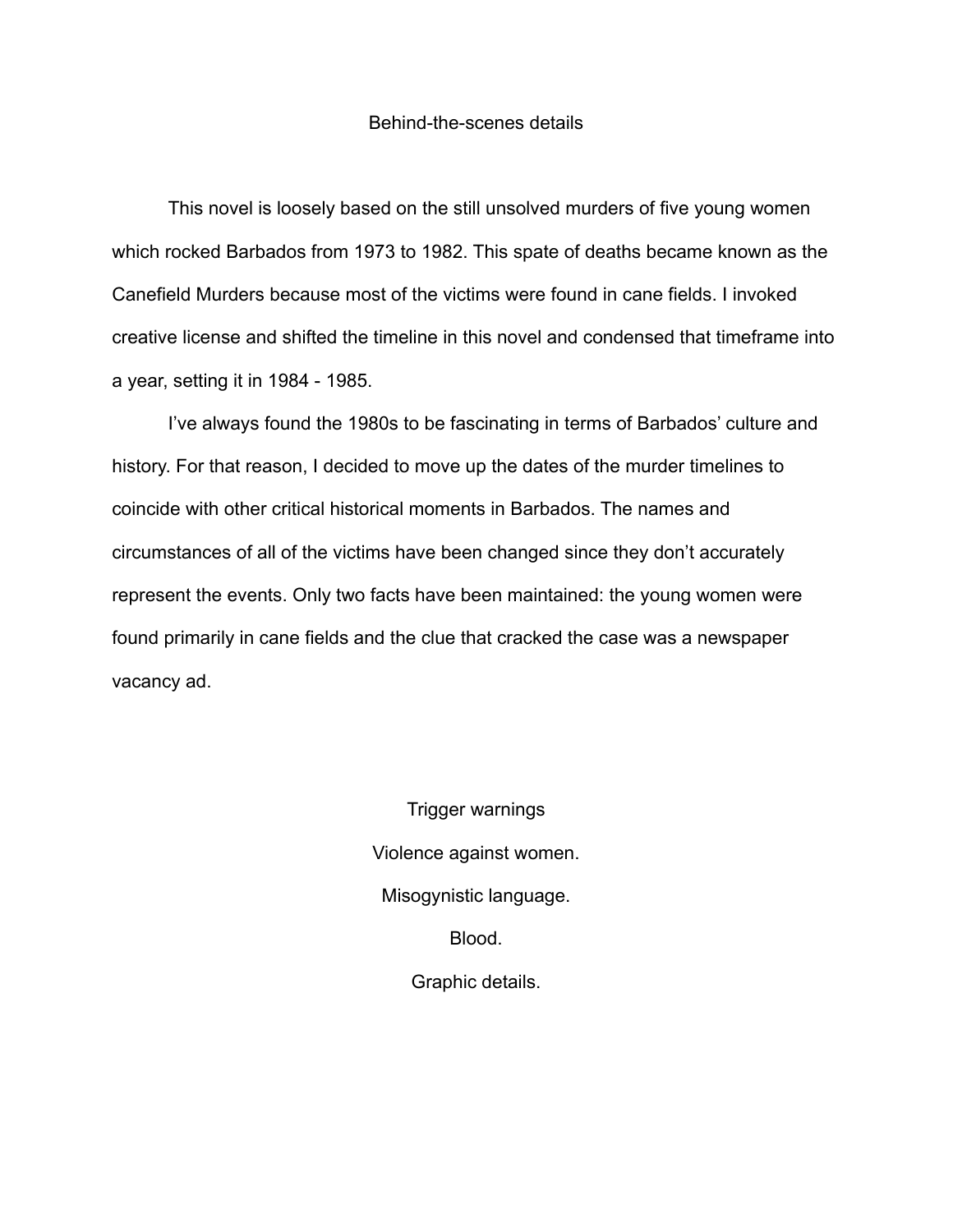## **Chapter 1**

## **The Light in the Dark**

#### WANTED:

Office Assistant for growing business in Bridgetown. Must be comfortable around blood & entrails. Must own a car.

Able to work flexible hours.

Apply in person to 444 Buckworth Street, Bridgetown.

Holden looked at the ad again and wondered where he had gone wrong. Not a single applicant who turned up had fit the criteria. One thought Holden was a butcher; she didn't mind quartering loins of pork but drew the line at cutting up humans. Another lady insisted she could manage flexible hours as long as she could come after 9 a.m. and leave at 2 p.m. since she had school-aged children but no car. Holden ran his finger over the crinkled newspaper and re-read each word four times. Finally, satisfied that the fault didn't lay with him, he wiped his ink-smudged hands on his crisp white handkerchief.

He reclined in his rickety chair, his back to the world as he sighed at the ceiling. Behind him, a large window covered by sun-bleached industrial blinds overlooked Buckworth Street. It was one of the busiest roads on the city's outskirts, lined with all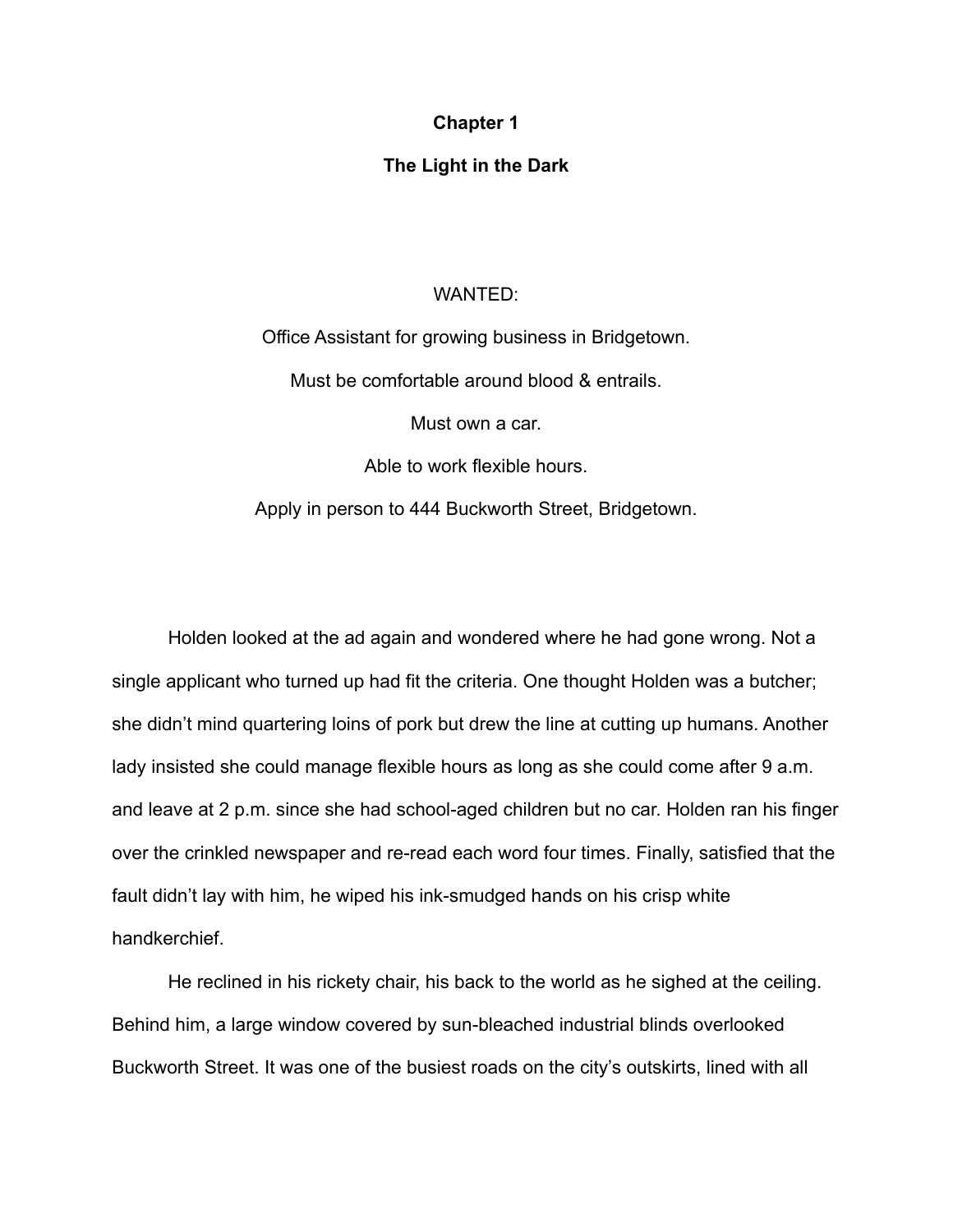manner of reputable businesses like supermarkets, doctors' offices, and accountants. But at dusk, when the flickering street lamps cast a polka-dotted line of light along the sidewalks, the street reduced itself to seedier trades. The steady cha-ching of cash registers turned into the steady click-click of high heels as ladies of the night bustled past followed by the shameful shuffling of their clients' shoes. These ladies gathered at a grimy alcove next to the pharmacy just up the road. Holden had heard of their existence but had never once encountered them.

Holden shook his head and wandered to the room at the back of the building where he kept the corpses. The smell of formaldehyde made him wrinkle his nose. He stared at the space, his mind awhirl with thoughts. He was only thirty, but his life already felt hard-lived. There was too much to lose if he didn't get someone to help him. Bills were piling up, but the work wasn't. The mahogany clock on the wall chimed seven times, each peal a hollow sound that echoed off the white tiled floor. Holden fastened the door and returned to his desk. Surely no good could come from worrying about things he couldn't fix at this hour.

Holden packed his attaché case with files and took his time turning off the lights. He was securing the last window at the front of the building when he heard a steady rap on the door. Peering between the vertical blinds, Holden saw nothing. He shrugged and picked up his case. No sooner than he stepped outside, he heard a voice.

"I thought you'd never open this door," said the person silhouetted by the streetlight behind her.

Startled, he stared back at her. "Who are you?" "Eileen. I'm applying for the job you advertised."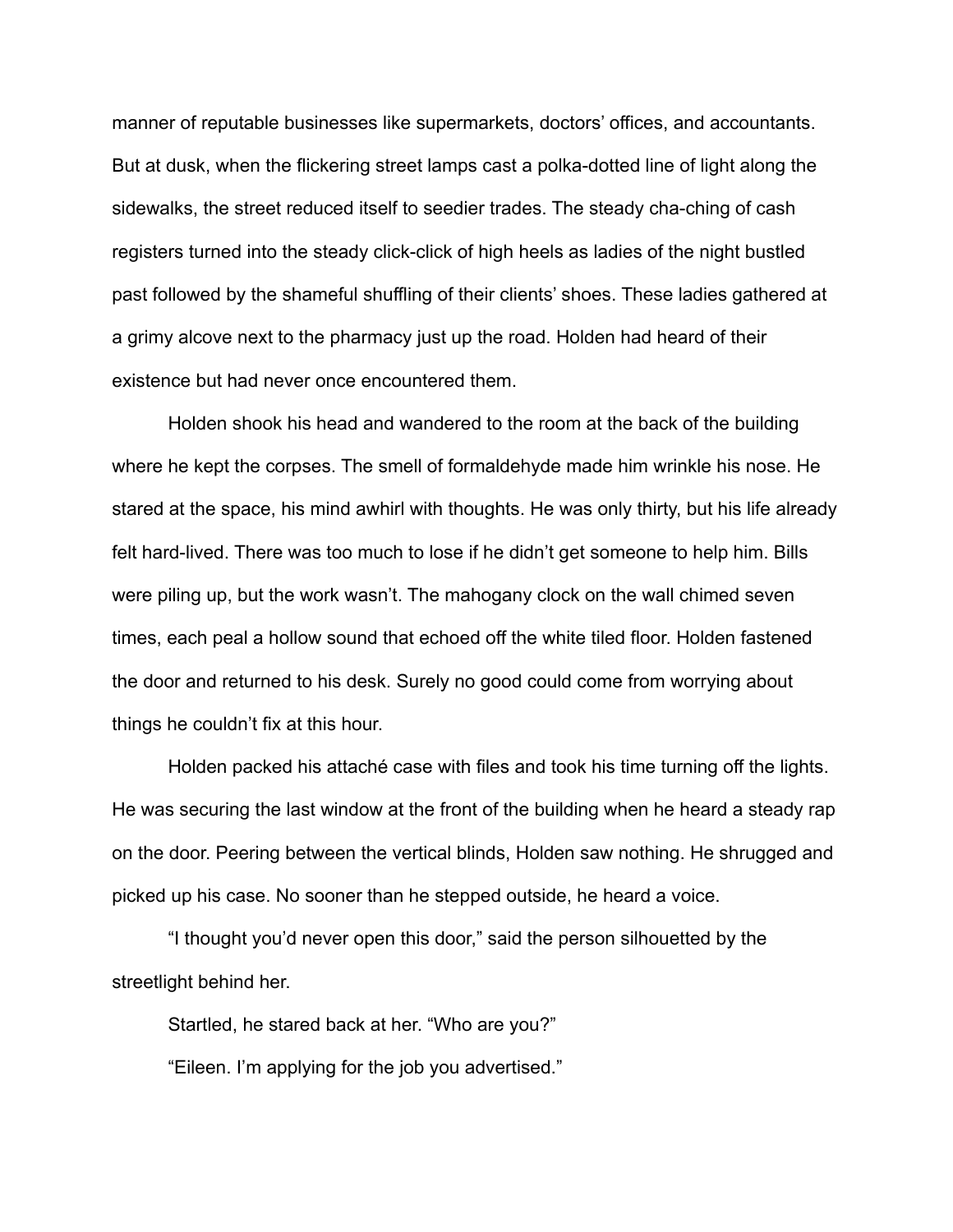Her dark skirt was short, and her blouse was fashionable, even if it was too low-cut to be entirely respectable. Surely, she too had not read the description correctly.

Holden rolled his eyes and asked, "Ma'am, are you sure you're at the right place?"

Eileen grinned and quirked an eyebrow at him. "Blood, guts, my own car, flexible hours? If that's the opening, then yes, I'm at the right place."

She flicked the photocopied ad that was stuck to the door and eyed him warily. "Maybe I should talk to your boss instead."

Holden bristled, his pressure rising at the inference. "I am the boss."

"Hmm…you can't blame me for thinking otherwise," she said as she tapped her lips. "You're trying to intimidate instead of interview, which runs counter to the whole 'you're in charge' thing."

He clenched his jaw. "This job wouldn't be a good fit. You're too…" he waved his hands vaguely, unsure how to say "unsuitable" without sounding arrogant.

He caught the subtle shift of her posture, the steely resolution that took hold and told him that she was sturdier than he thought. "I'm a hard worker, I'm honest and you could do a lot worse than me."

She was right. Clearly, she was the only one who understood what was required. Holden wanted to turn her away, but so far he couldn't think of a reason to do so other than she was far and away the most beautiful of all the applicants. His reservations about good-looking assistants came from his father, who always told him to hire men or women who weren't too easy on the eyes. "Son, there are two things a businessman doesn't need: debt and distractions. The latter leads to the former, so hire accordingly."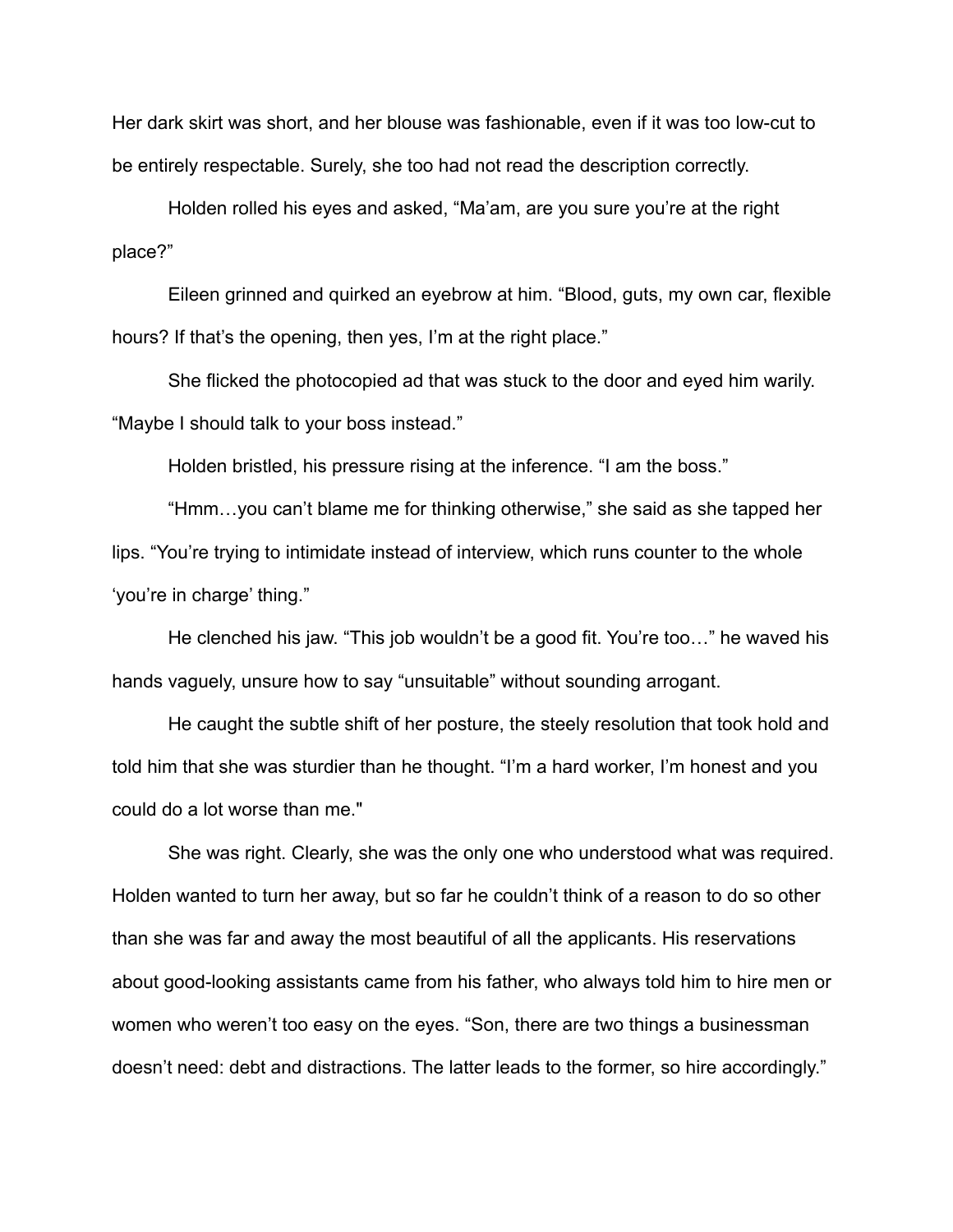"Miss, it's a bit late, and I don't know if this position would be right for you."

She shrugged. "Once you don't pay me with marbles, it's right for me."

Holden frowned, his irritation growing. "You won't take to such a gruesome profession as this."

"And what profession would that be?"

Holden knew now was the time to hammer home the reality. "Cutting up dead people, injecting them with chemicals and overseeing their burials."

Eileen shrugged again and said, "Sounds like how I spent last weekend. When can I start?"

Holden squinted at her; he wasn't sure if she was joking or depraved. Her smile, even in the dim light, was mischievous. Holden thought back on the long day he had. The countless interviews that led nowhere. The worrisome call from the bank. The bills that were piling up in the building behind him.

He pressed his fingers to his temple. Undoubtedly, hiring Eileen wouldn't be the worst thing he ever did. He sighed and stretched out his hand toward her. She grinned and shook his in return.

\* \* \*

The next day, Eileen drove onto the gravel lot behind the building and parked next to the detached garage that housed the hearse. In the bright light of the morning, there was no hiding that the funeral parlour could benefit from some paint and repairs. It was a sorry little affair tucked under the canopy of an old mahogany tree on the fringes of Bridgetown. Hemmed in by a bakery on the west and a hair salon on the east, shifting winds wafted the smell of jam puffs and chemical relaxers across the parlour's car park.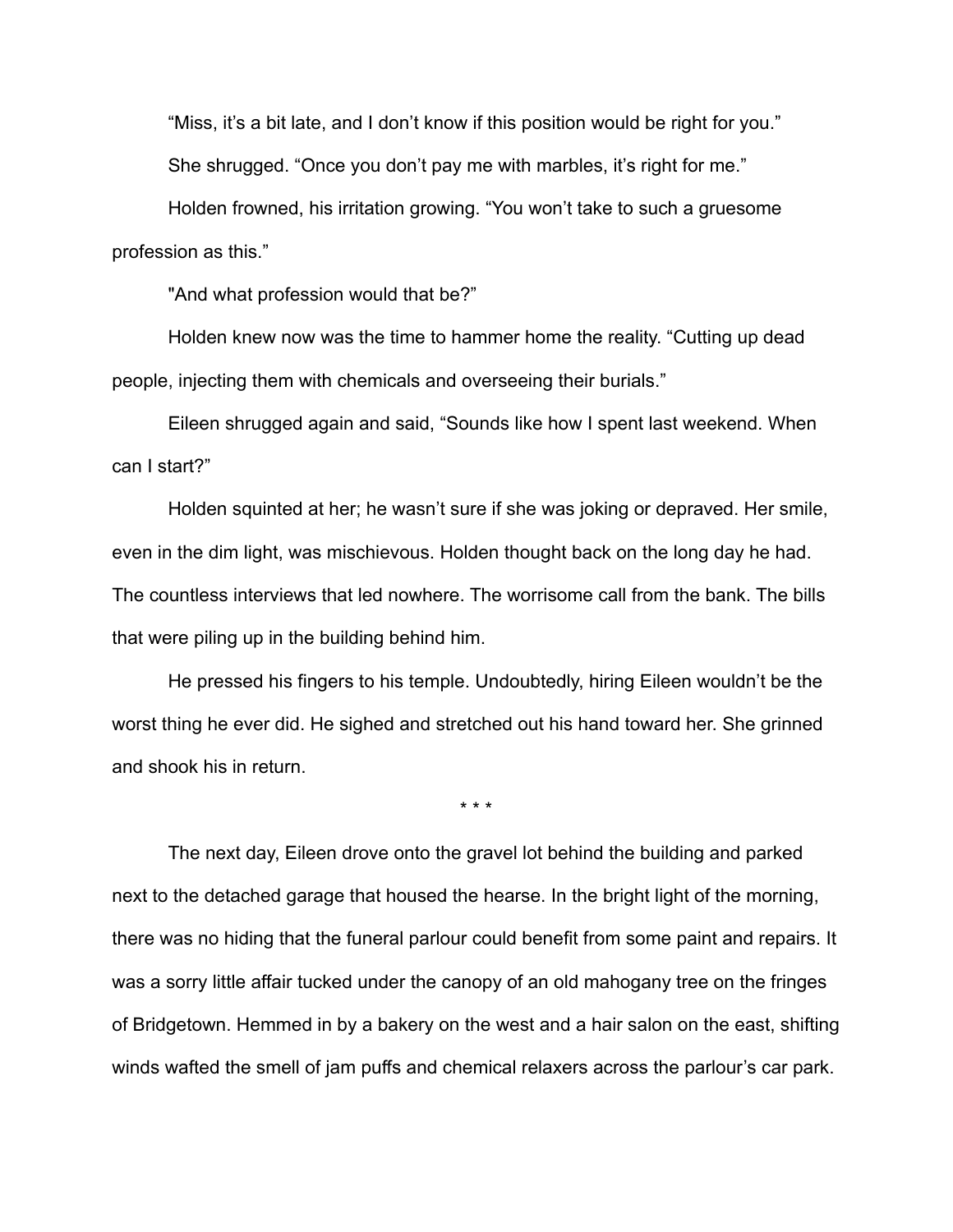A steady stream of cars drove by as Eileen sniffed the mingling scents and savoured the morning's rays on her face. It was almost June and that was the only time of day when the sun didn't have the concentrated warmth of a malfunctioning appliance. Overhead, the funeral home's sign creaked in the slipstream of a passing lorry, adding to the uneasy feeling that settled in Eileen's gut. "Working at a mortuary is better than being unemployed," she whispered as she pulled her handbag higher on her shoulder. But even that stab at positivity couldn't whisk away the fear that settled inside her. She toyed with the idea of cheering herself up with a jam puff from the bakery, but knew that she wouldn't be able to keep it down with the way her stomach was churning.

Eileen had lied. She was anything but at ease around blood and entrails. Working at a funeral parlour wasn't her childhood dream job, but it was 1984; any job was a dream job as long as you were getting paid. The global downturn of 1979 had trickled to the island's shores and left it with an unemployment rate in the high doubledigits. Every job, especially low-skilled posts, was highly coveted. Which meant that holding on to fear was not an option.

Eileen walked up to the door of the faded peach building and stepped inside, marvelling at the fact that no-one had thought to change the wall colour as long as she'd known the building to be there.

What she didn't know was that the founder, Holden Davis Senior, was a savvy businessman who adhered to the teachings of P.T. Barnum with zealous fervour. In the 1950s, Holden Senior painted the building a vivid shade of peach which was unheard of at the time. When a sign was erected declaring the fruit-coloured fiasco to be Davis & Son's Funeral Parlour, there was public curiosity. Initially, people joked that there must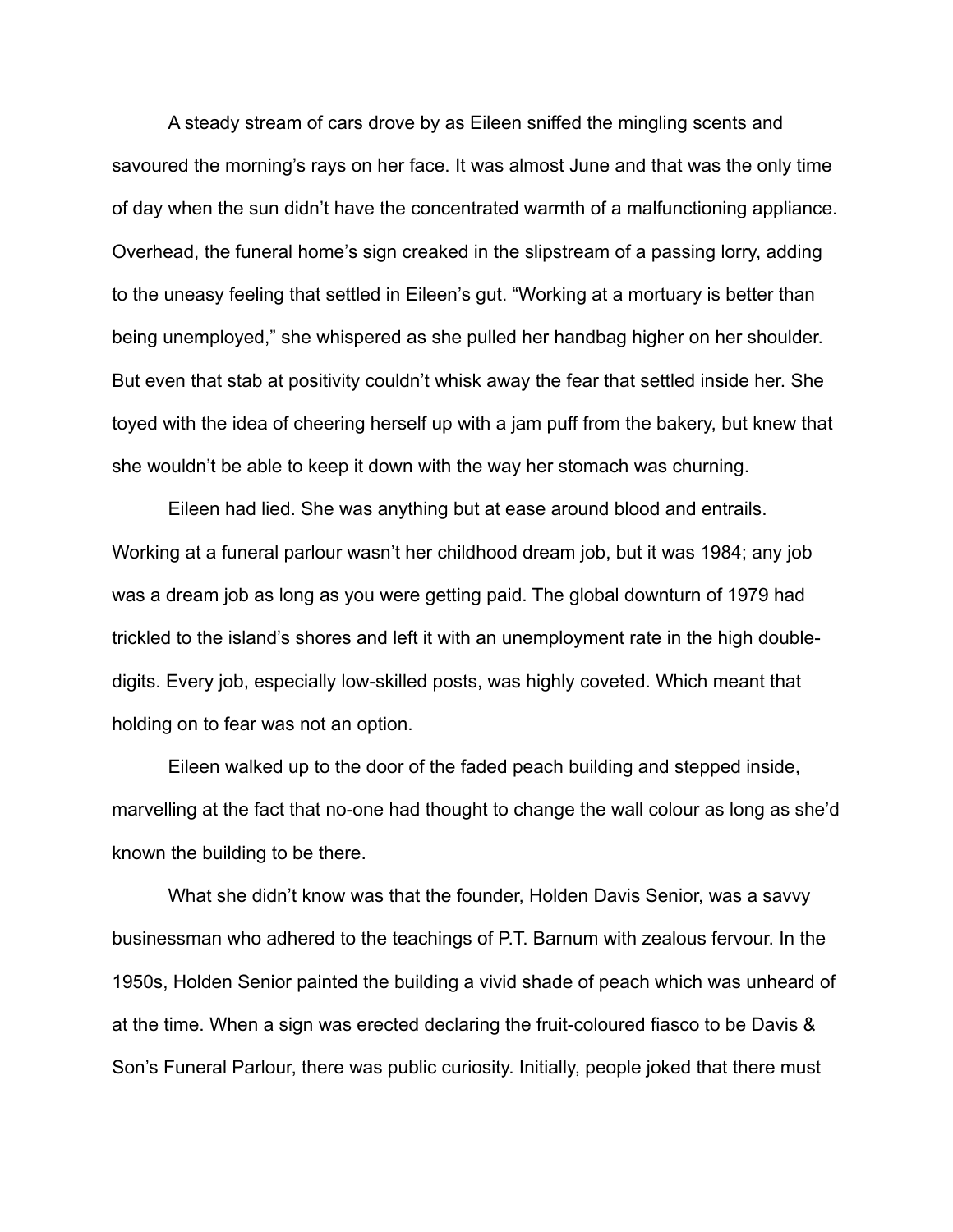have been a paint shortage. During a press interview, Holden Senior quoted Barnum and said, "'No one ever made a difference by being like everyone else.'" The national newspapers ran front-page stories and editorials for weeks declaring the building to be a "blasphemous eye-sore" and a "sure sign of moral decay".

That was all it took. Between the central location just a hop and skip away from the bus stand, the garish colour and low pricing, the poor and huddled masses came en masse for their burial arrangements. Somehow Holden Senior had created a business strategy heretofore unseen in the funeral world: the volume pricing model. Business boomed, and he went to his grave, certain that his offspring would carry on his legacy. Now, just a few years after his death, times had shifted, and the funeral parlour wasn't as relevant as it had been.

\* \* \*

The bell jangled and Holden looked up to see Eileen open the front door with a bright smile on her face as she said, "Good morning!"

"Good morning," he stood up and abandoned his tea, feeling as though the small room had gotten that much tinier once she had entered it. The front office was a small open-plan space with two desks, two chairs and a small filing cabinet partially hidden behind a room divider. He saw her stare at the rickety piles of paper on the cabinet, heard her wordless question as to why the desk was so dusty.

Holden cleared his throat and gestured to the workspace opposite his. "You can set your things down here. Well," he clasped his hands and stepped from behind his desk. "I wasn't able to elucidate on this last night given our brief meeting, but this is a family-owned business which prides itself on delivering high quality at low prices. The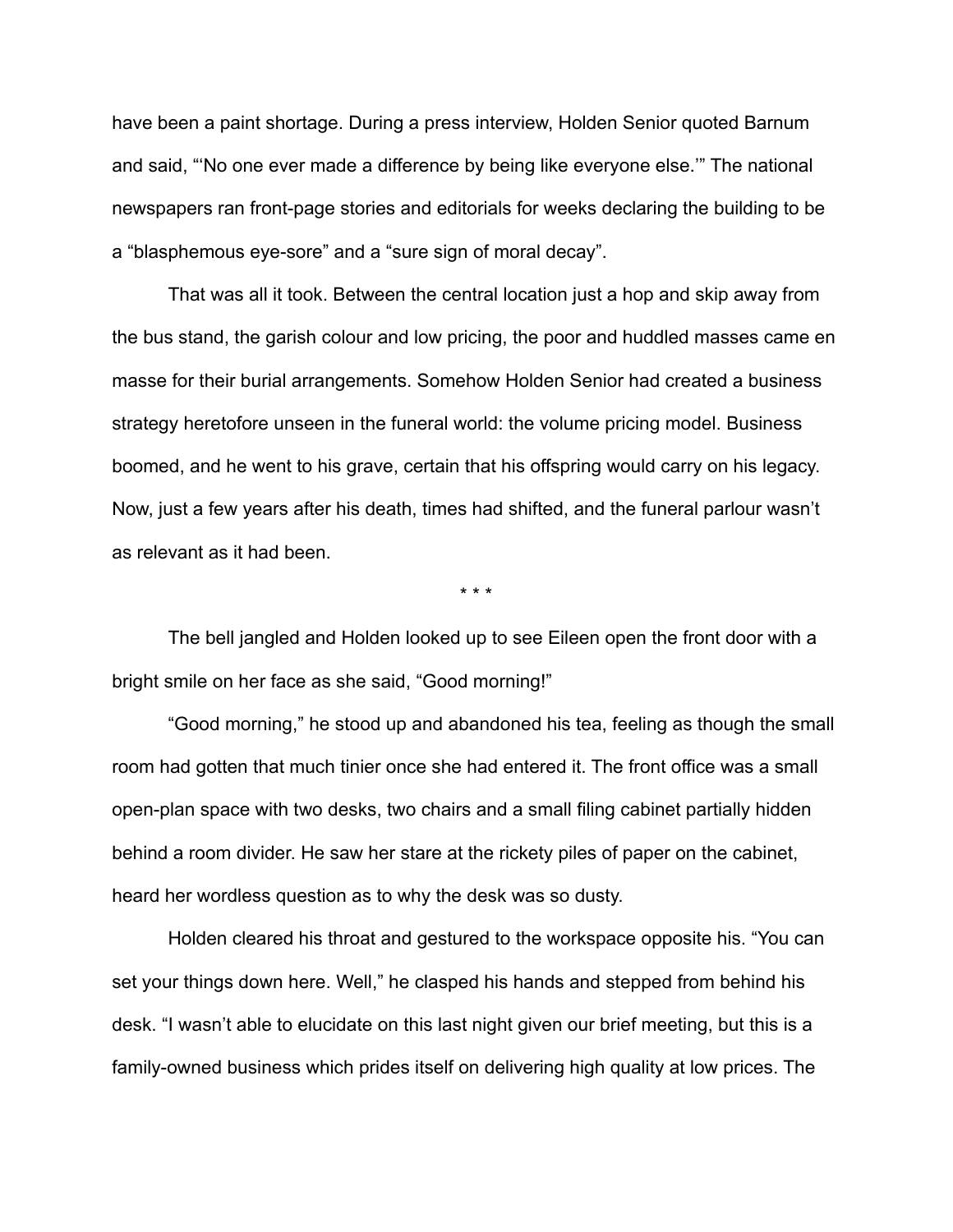staff is small; there's Clifford Chase, he drives the hearse and does some of the preparation; his son, David, helps out part-time with collections. Otherwise, it's just me." He steepled his fingers. "Holden Davis Junior," he said as though it was an afterthought.

"I need someone to drive me to meetings and grief visits, answer the phone, do the filing and generally keep this place from crumbling around my ears." The placid smile on her face unnerved him. He cleared his throat. "Does that sound like something you can do?"

"Yup."

"Good." He straightened the lapels on his charcoal suit. "Now, be aware that death waits for no-one, not even us. Whoever gets to the scene first has the best chance of getting the client, so you must be able to ferry me around at a moment's notice. Do you understand?"

"l do."

"Fine," Holden cleared his throat. "Now, there's the matter of wages." He extracted a folded piece of paper from his breast pocket and offered it to Eileen. "I'm not sure what your previous package looked like…"

Eileen held back a smile. Many black women in the 1980s didn't have packages unless they were wrapped in brown paper and smelled like lamb. Wages were just enough that they didn't have to choose between feeding themselves and a beloved cat.

"…but I believe this to be fair. And I'll reimburse you for travel."

The self-restraint she exercised with her words didn't extend itself to her face. "It's fair," she replied, before she refolded it and tucked it into her bra.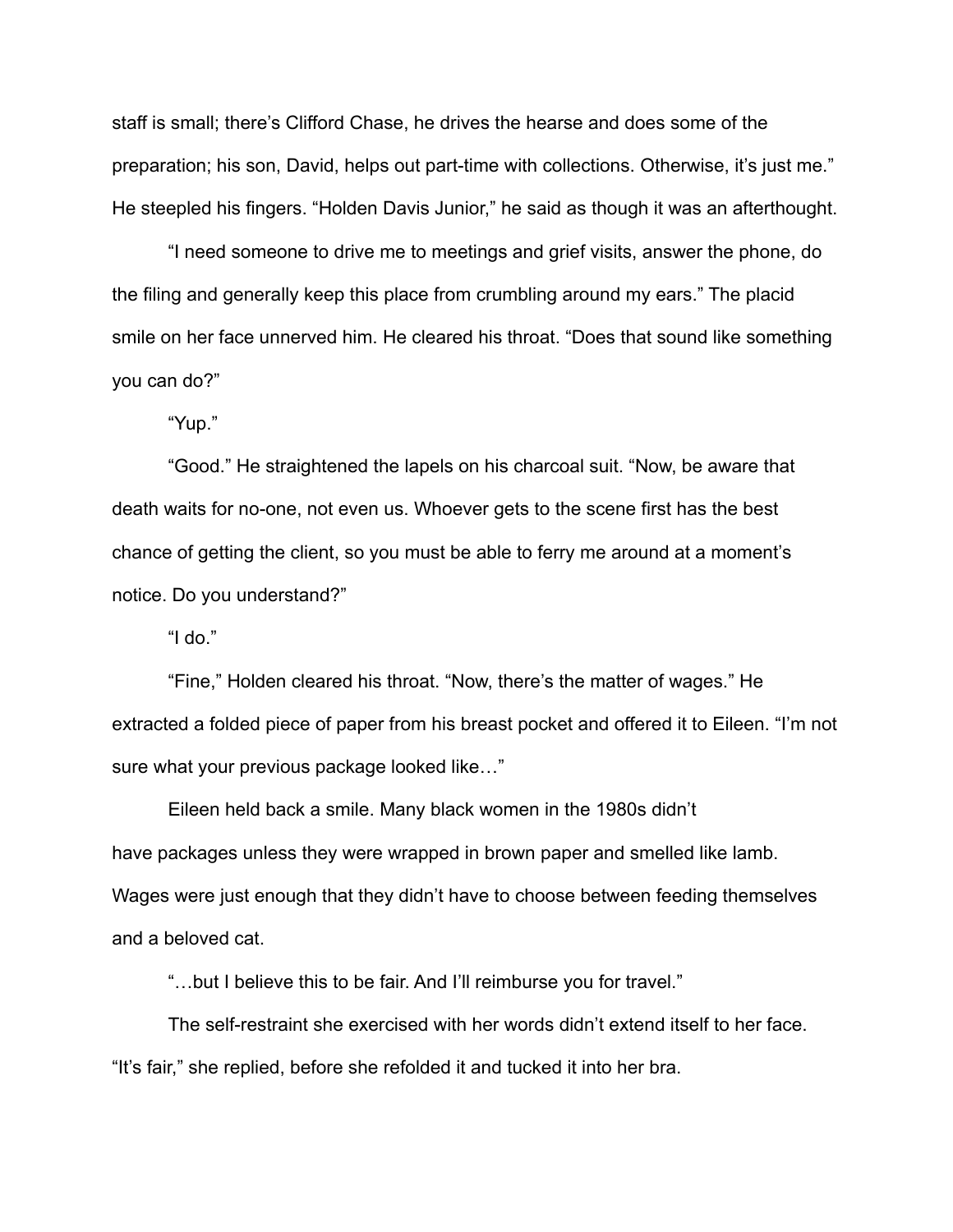Holden raised an eyebrow, thought better of replying and gestured to the stacks behind her. "Start with the filing; then we'll get to the other things. I'm stepping out now, but I'll be back soon."

She stacked the papers into a pile before pulling out a cloth and wiping the desk. Holden furrowed his brow, wondering why she kept cleaning cloths in her bag, but said nothing.

He had turned to leave when he heard her say, "Last night you made it seem like I'd be embalming corpses by the dozen this morning. Or was that to frighten me?" He stopped in his tracks as he gauged her question. She had looked up, but her hand kept a steady rhythm as she cleaned. Her eyes were alight with mirth.

Holden pursed his lips. "Well…corpses are in no hurry, so we needn't rush. These stuffy papers are bothering my sinuses." The bell on the door jingled as Holden pulled it closed, keeping time with his footsteps as he stomped off.

\* \* \*

"God, he's uptight," she muttered as she suppressed a grin. Her new employer was broad-shouldered and clean-cut, his tailored suits not yet shiny from years of being overstarched like some elderly funeral directors she'd come across before. He had dark brown skin, striking features and beautiful teeth; Eileen suspected he'd be handsome if he'd smile and pull the stick out of his ass once in a while. She stuck her hand into her bra and pulled out the paper again. "It won't make me a Rockefeller, but it's better than nothing," she sighed as she properly took in her surroundings for the first time.

The office and its contents were old fashioned and had the washed-out pallor of a black and white film that had been colourized. Holden's desk was clinically neat; only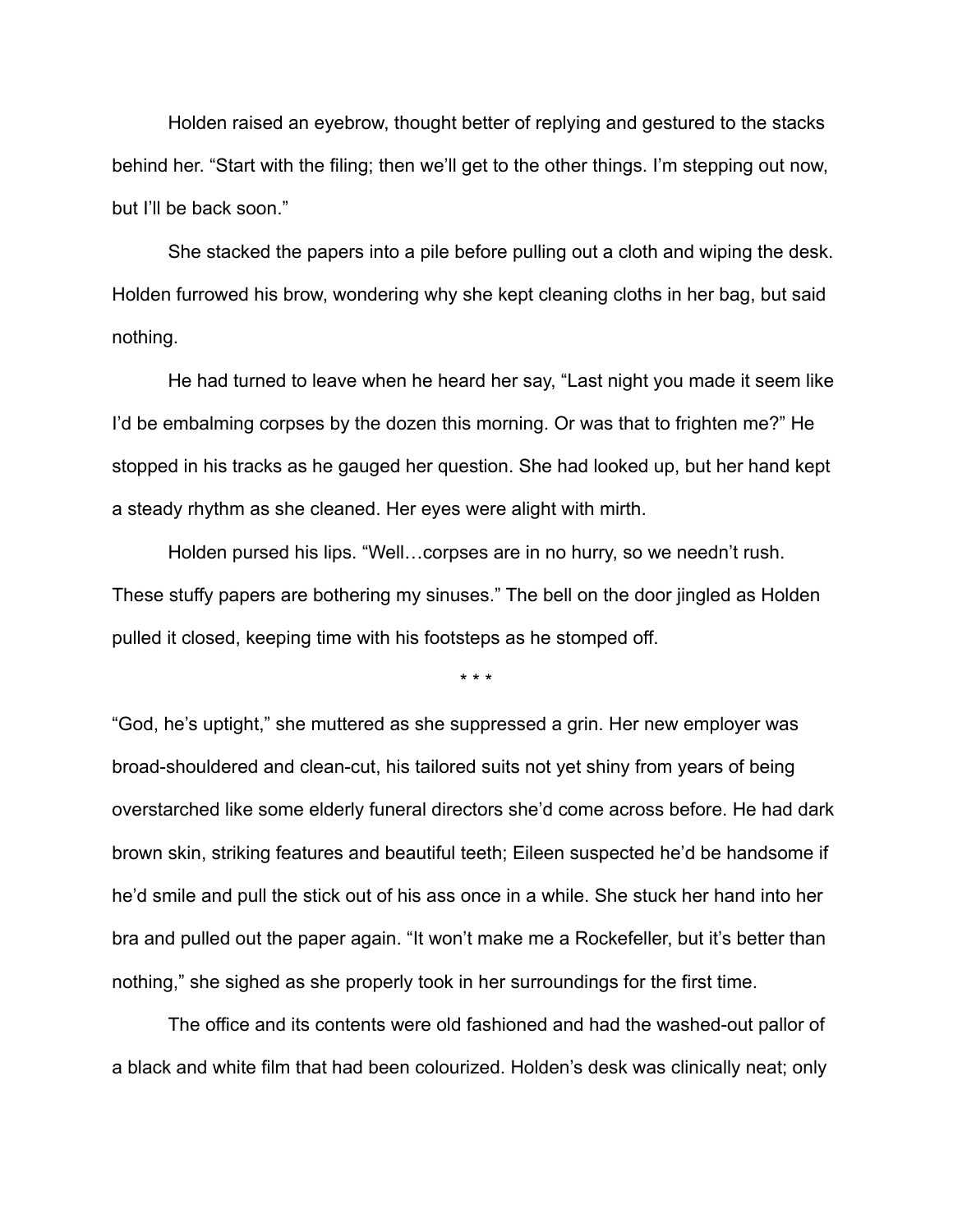a black leather book and two pens rested on the polished wood. "Looks about right," she observed. Eileen's desk wasn't so fortunate. A wall of paper, bills and envelopes stared back at her from every square inch of the desktop. Eileen realized with a sinking stomach that Holden didn't plan to train her. She was a woman, after all, so he assumed she understood office procedures. The truth was that she had started cleaning to buy time.

She turned to the grey filing cabinet next to the desk and pulled open the drawers. Her forehead crumpled. There were two files: Bills and Funerals. The shabby folders had faded from butter yellow to a grimy off-white and were stuffed to the gills with unsorted receipts and invoices. Clearly, her predecessors didn't understand office procedures either. She sighed and sat down to work.

By the time lunch rolled around, she had labelled twenty-seven manila folders and filed away half of a stack of papers. As she worked, she kept hearing the muffled sound of furniture being moved around in the room behind her. Figuring that no harm could come from giving herself a tour of the place, Eileen pushed herself away from the desk. Behind Holden's desk was a louvred yellow door where the kitchenette/lunchroom resided. Next to her desk were two doors; a frosted glass one with gold lettering declaring it to be the Prep Room and a varnished oak door on the right. She thought it wise to leave the Prep Room for another day. She wasn't sure what surprises lay behind that door. She pushed the door to the right.

The large square space was cold and ringed with stacks of wooden folding chairs that leaned against the chestnut wainscoting. A man who resembled a daddy-long-legs was humming We've Only Just Begun as he polished the panelled walls with something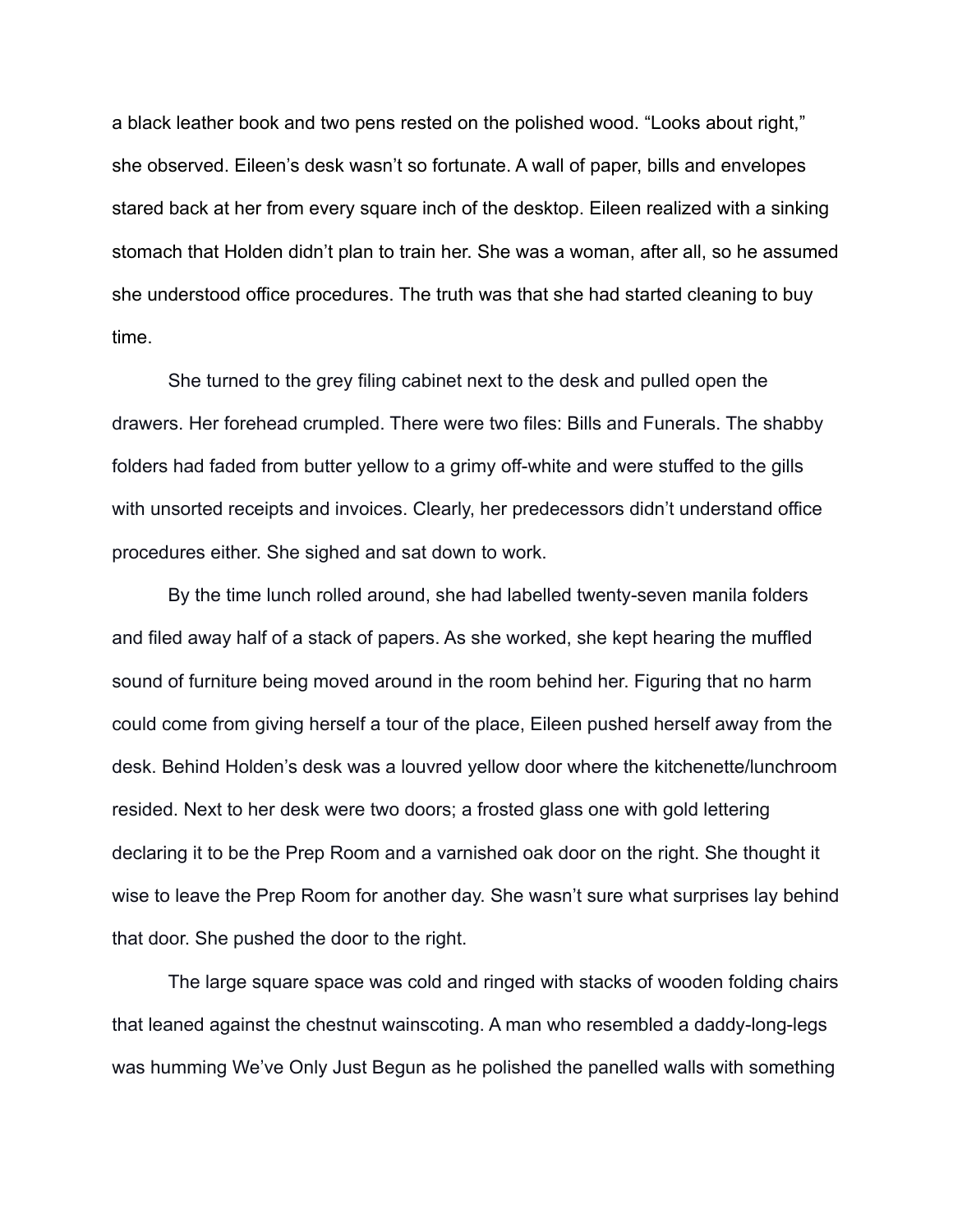in a yellow jar that smelled like citrus. He looked like a dark-skinned hippie with his tiedyed shirt and zealously patterned pants.

"Good morning. I'm Eileen. Are you Clifford?"

He spun around, flecks of polish flying from the rag onto the wainscoting. "Ah, yes, yes. De boss man tell me a new girl starting." He wiped his hands down the front of his pants as he studied her for a moment; the orange streaks blended into the pattern seamlessly. You prettier than the last two though," Clifford said, as though it was important she knew that.

Eileen blushed and laughed. "Thank you. You're very kind."

He scratched his face, leaving a shiny stain beneath his handlebar moustache. "I did a little concerned to be honest. I even tell he to get glasses because I thought he couldn't see that dey didn't doing a good job either." He squinted at Eileen as though trying to find competence etched in the lines of her face. He nodded, satisfied. "You more serious than them."

Eileen nodded, her eyes afire with amusement. Clifford had a knack for saying things in a way that wasn't offensive, each sentence sounding like an observation that only just crossed his mind. She liked him.

She extended a hand to Clifford. "Nice to meet you." She glanced at the jar by his feet. "That polish smells nice."

He beamed, his face alight with pride. "Yeah, I does make it myself. I learn this at my grandfather knee, Lord rest his soul. Davis Senior put he in the ground and I polish up the casket myself with this same oil right here."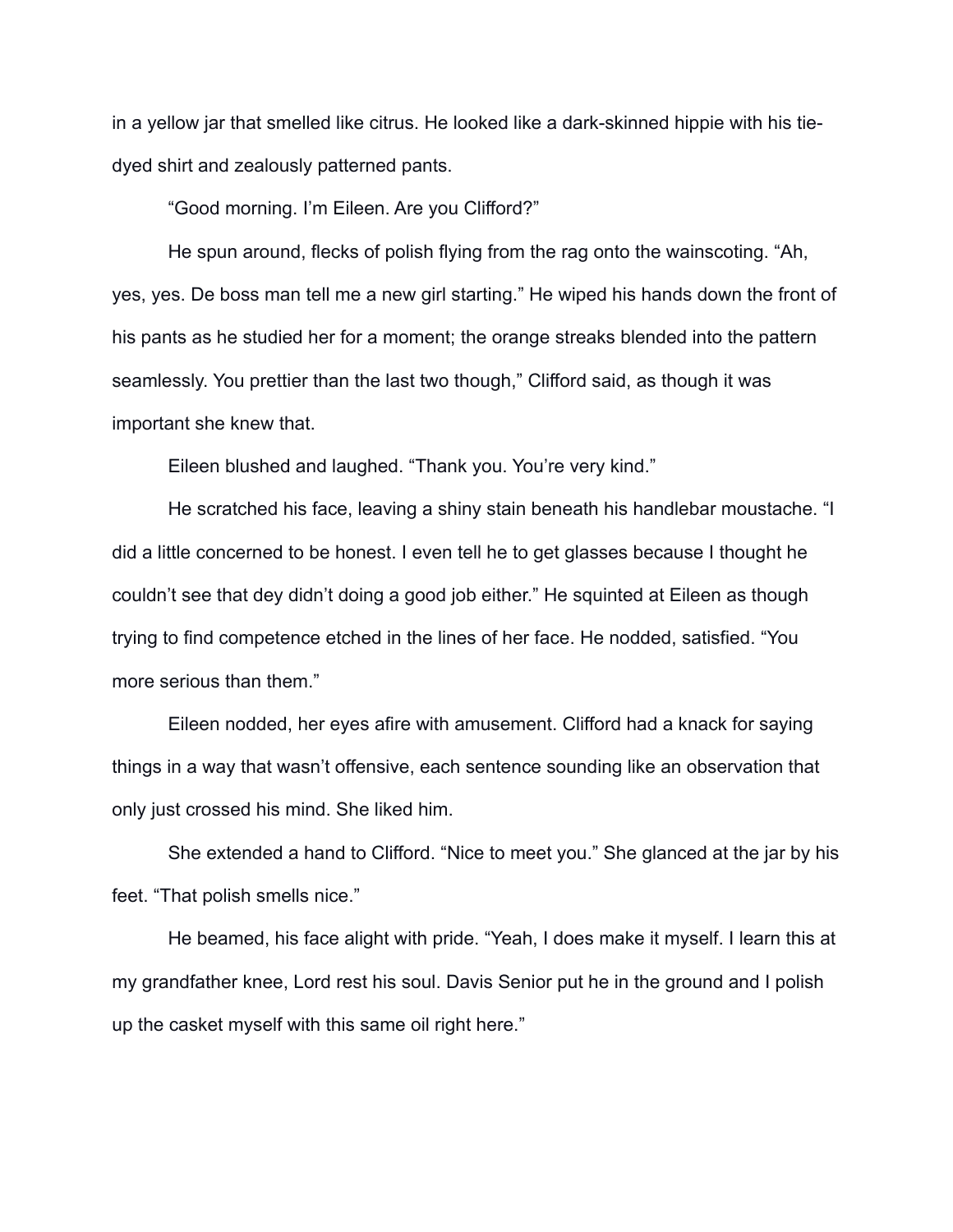He cocked his head to the side before saying soberly, "Good luck with de new job, sweet girl. This life ain't for everybody." Behind the closed door, the rotary phone rang with a muffled jangle like it was underwater.

Clifford screwed the cap on the jar and raised an eyebrow at her. "That phone like de grim reaper he-self. I suggest you answer it."

Eileen spun around and rushed to her desk. She lifted the black rotary phone's receiver, her pen poised over a notepad as Clifford came into the room behind her while wiping his hands on a clean cloth. He was impassive as he watched the colour drain from her face. He waited until she'd hung up and asked, "Where am I headed?"

Eileen stared back at him, her fingers and face numb with shock. "Huxley."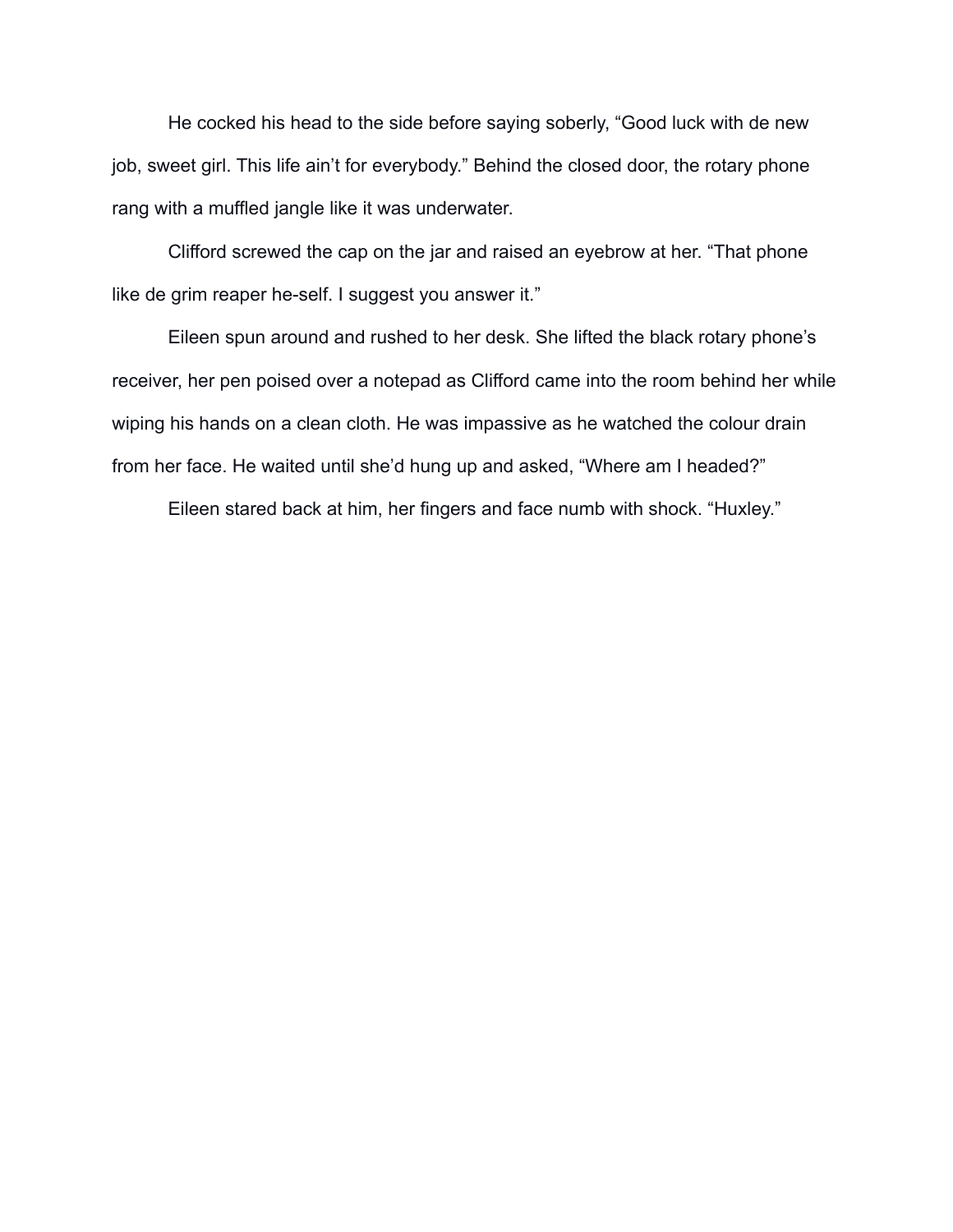#### **Chapter 2**

## **When Blood Runs Cold**

The month of May might have been rolling to a close, but the harvest season was in full swing. Every factory buzzed with activity as Bedford trucks rolled in, their cargo beds stuffed with fat stalks of sugar cane. Managers paced in front of chalkboards filled with quotas and yields that haunted them at night. A sick engineer or broken down truck brought out cold sweats and ulcer pills. But sometimes, these mundane obstacles paled in comparison to life's more grisly problems.

Such was the case that morning when a short, slim manager with a balding pate, named Herman Walkes, pulled out what was left of his hair after he got the disturbing news. Walkes slammed a red helmet onto his head, stormed across the yard and into the factory. He marched past the massive roller where the aroma of pressed cane juice wafted into the air, past the boilers, and into the engine room where the scent of molasses gave way to the stench of engine grease. Behind the heavy iron door, a small crowd gathered around the controls. They looked up in unison as Walkes threw up his hands and huffed, "What the ass happen now?"

Gibson, the line supervisor, stepped forward. He clutched his clipboard tightly and said, "Well, I loaded the cane on the belt and everything start moving down the line. I ain't see nothing funny 'til John shout that something catches up in the number three press and tell me to stop it. I hit the override the same time." Sweat beaded on Gibson's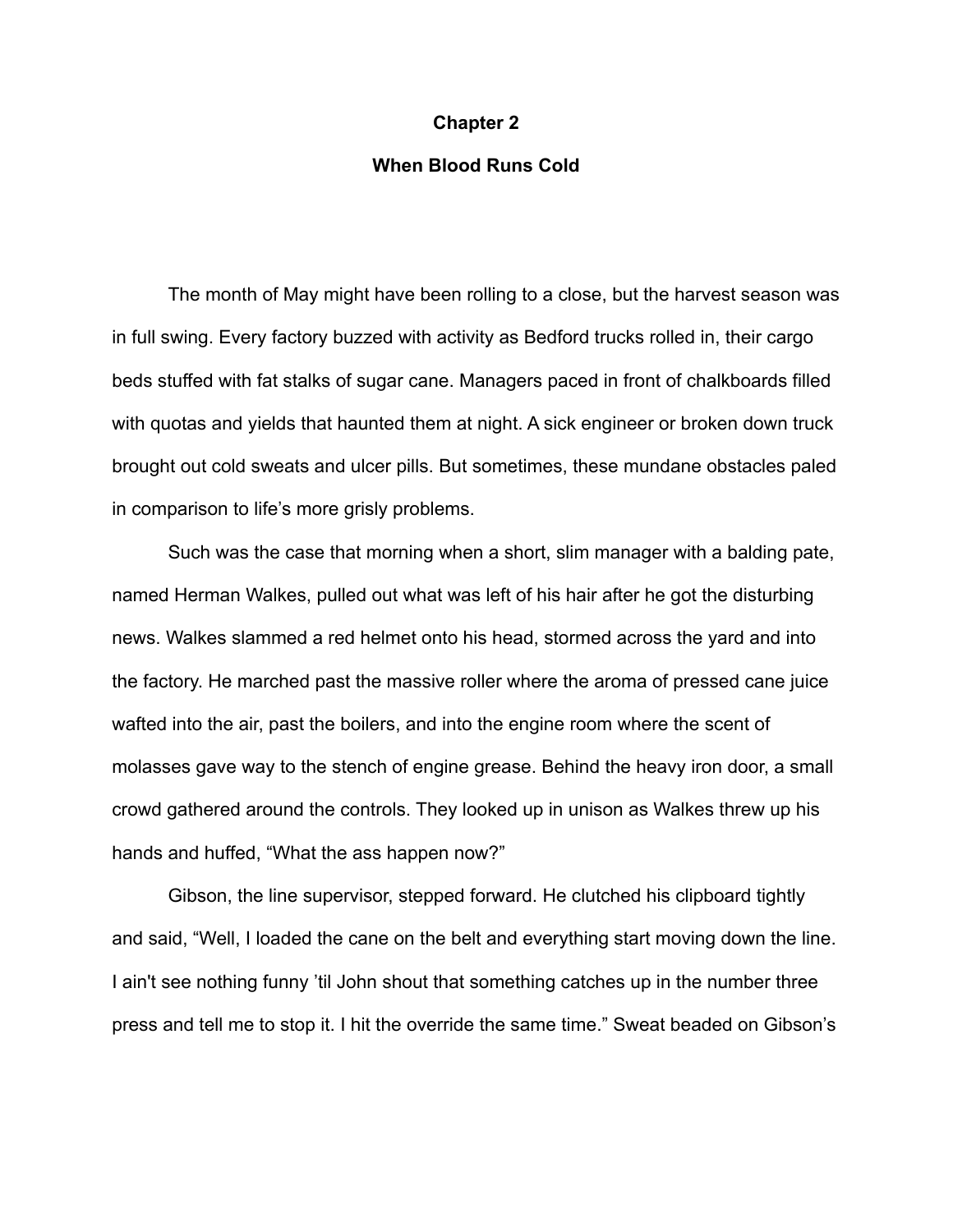top lip, and he shuffled his feet as he glanced at the press from the corner of his eye. "Then I see something in the basket."

Walkes squinted at Gibson. He'd barely heard him over the puffing and squealing of the machinery, and the story made no sense. His irritation grew as Gibson spoke again.

"So I call you because you is the man in charge."

"Gibson, stop talking all over your face. Show me the problem!"

The tall, stocky man pointed at the belt leading to the cane crusher's heavy iron teeth. There, intertwined among the tangle of canes, was a woman's bent leg under the hem of a yellow dress.

Walkes stepped gingerly toward the body, the engine's clanking and wheezing fading around him as though he'd fallen headlong into an alternate reality. A light breeze swept through the vent shaft and across the conveyor belt, fluttering the woman's dress and making his heart skip a beat. After a few seconds, sure that the young lady would never move again, he fainted.

By the time Walkes came to, his head throbbing from the generous bump on his noggin, production at Huxley Sugar Factory had been ground to a halt and the police had been summoned. Every piece of machinery was silenced, their motors put to rest as the plant was declared a crime scene and investigations began. Walkes gave his statement to an officer, conveniently leaving out the time he'd spent sprawled on the floor. He shouted every word of his account, his mind unable to reconcile the fact that Huxley was quiet for the first cane season in over thirty years.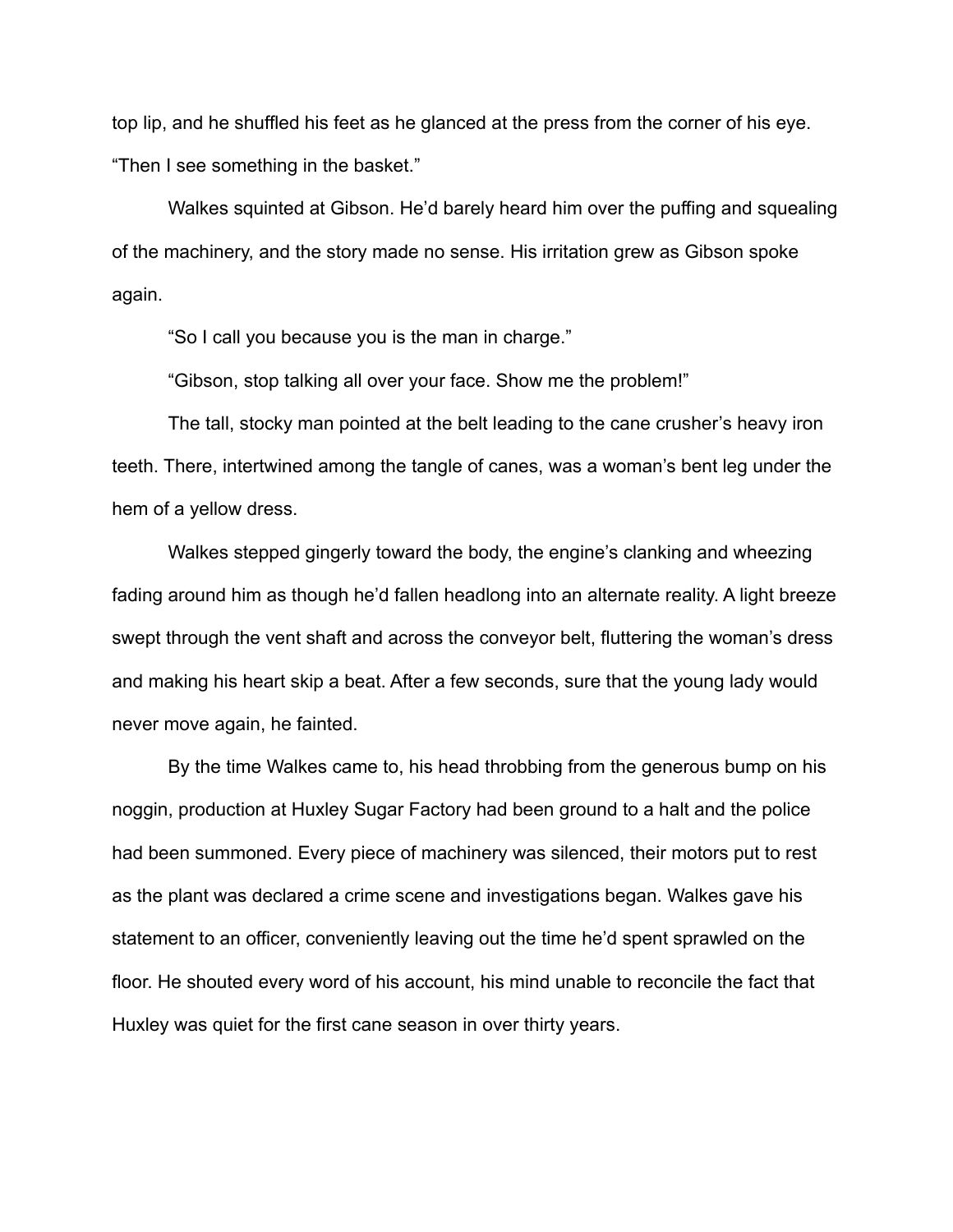Police milled about in the yard questioning workers as investigators with gloved hands collected anything that might be connected to the woman's discovery. Photojournalists wiggled camera lenses between rusty chain links, searching out the best angles to capture the unfolding saga on film. Such a gripping story would guarantee healthy newspaper sales the next day.

The funeral home's unmarked van arrived in the factory yard and removed the body around noon. Just down the road in a freshly cut field, uniformed officers combed through rotting heaps of cane trash for clues, a more daunting task than searching for a needle in a haystack.

It was the second body found in a cane field that year, both of them young women who had gone missing shortly before they had been found. The first victim, Anna Broomes, had disappeared one sunny Thursday morning after she'd waved goodbye to her neighbour and said she would return later that day. But it was not to be. The neighbour promptly went into labour and delivered a bouncing baby boy the next morning. She didn't notice that Anna hadn't returned until a week later when the phone in the apartment above kept ringing and waking her newborn.

That murder had perplexed the public for days before being swallowed up by the news cycle. Anna had been relegated to the annals of history until the discovery at Huxley. Now Anna's name was being dusted off, and new life breathed into her disappearance. Word spread like wildfire that another body had been found, renewing the public's thinly veiled zeal for mystery and intrigue.

Eileen had expected Clifford to return with a sad face and drooped shoulders when he returned around closing time, but his lope was as even and measured as it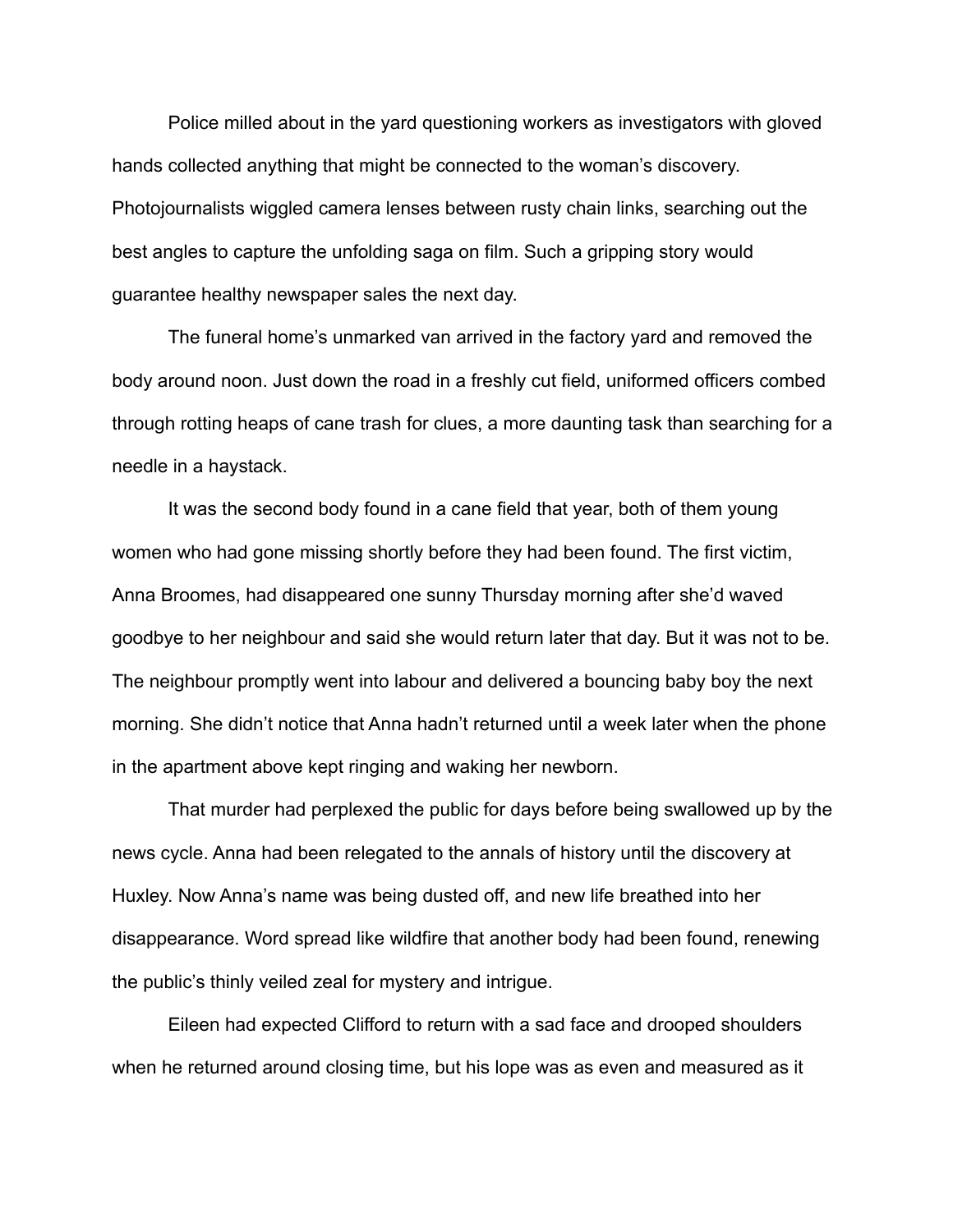was when he left. She'd certainly felt nauseous when she'd passed on the message about going to the sugar factory. Clifford seemed to sense Eileen's nerves; he smiled at her but his face sobered when he looked across at Holden. Clifford flicked his eyes to the right and went into the viewing room. Holden took the hint and followed him, closing the door softly behind him.

Eileen eased her chair as near to the door as she could, a manila folder and hole punch on her lap as a plausible excuse in the event she was caught eavesdropping.

"Before I forget, your boy was there today," chuckled Clifford.

"Oh, was he now? I imagine he's not too pleased that we got the body and he didn't."

"It's a *bloody* shame, ain't it?" Clifford chuckled."I think what really annoyed him was that Derricks sent a bike cop with me so I could get to the morgue faster. You know how that kinda thing gets his dander up."

"The commissioner sent an outrider? Why?"

"Told me not to say anything, but I going to tell you. He holding a press conference tonight. Seven o'clock TV news."

Holden's voice was low and urgent. Eileen held her breath and pressed her ear against the door, straining to hear Holden's voice as he asked, "Clifford, what are you telling me?"

Clifford's disgust was evident as he said, "Boss, this real serious. Something ain't right."

"Meaning?"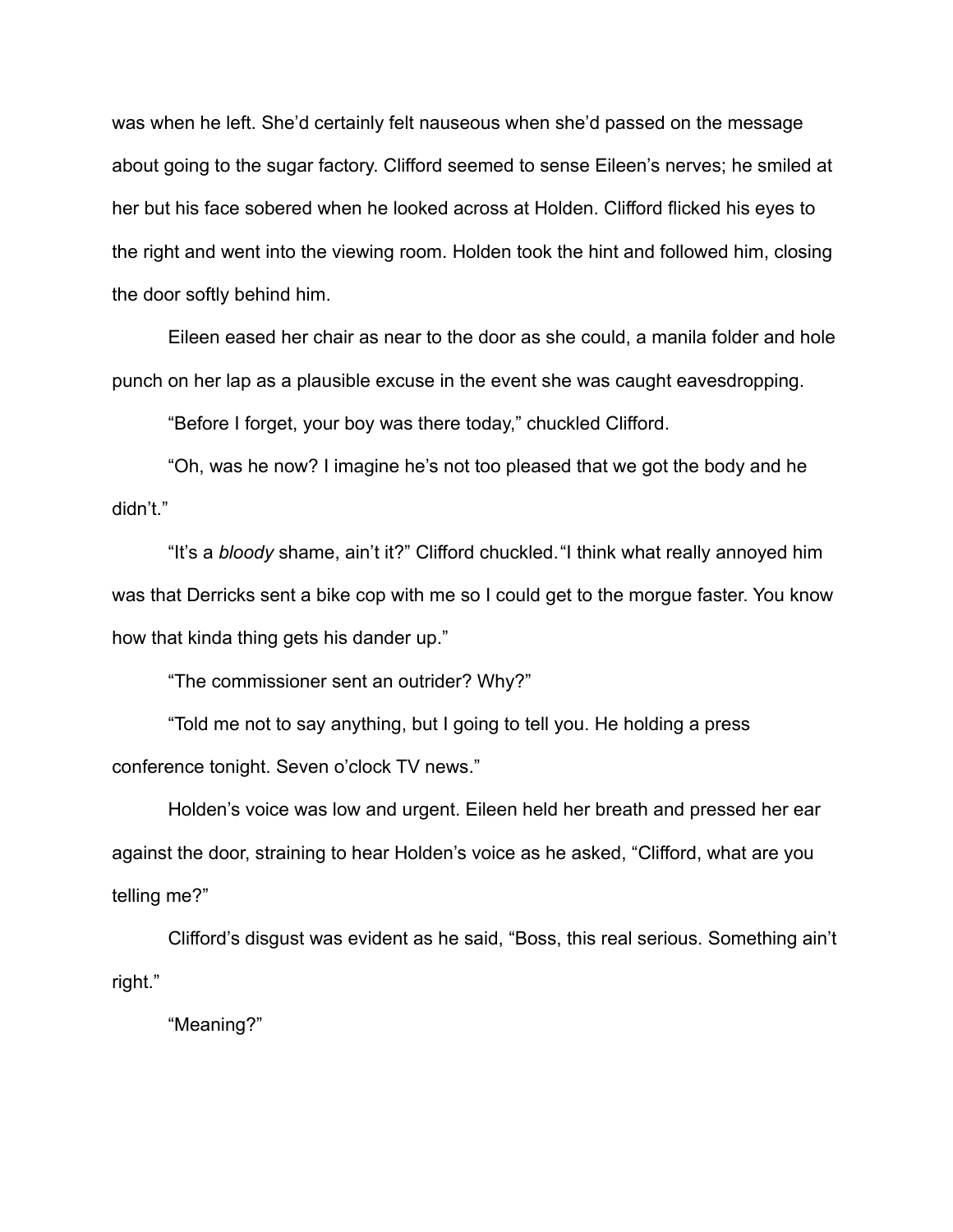"Meaning that I was doing this for long enough to know when to get worried and right now I worried because…"

The phone rang, startling Eileen and making her curse as she rolled her chair to the desk to snatch the receiver. She gave the person directions to the funeral home as quickly as she could, rolling her eyes every time he misspelt 'Buckworth Street'. By the time she'd hung up, Holden and Clifford were coming out of the room and neither of them said much as they closed the building for the day. Eileen sighed. She'd have to watch the evening news to learn more.

The gas attendant who filled her tank talked animatedly to the other attendant, both of them exchanging snippets of conversation and shocked gasps. The roar of traffic at the nearby intersection drowned out much of what they were saying but Eileen caught the words "sugar factory" and knew that word had begun to spread. In an island with just over a quarter of a million people, bad news spread quicker than cheap margarine. At the supermarket, women bent their heads together and complained bitterly about men who took out their insecurities on females, preferring to take the lives of innocent females before they improved themselves.

But no where was the fury of the gossip more robust than in the rum shop. As Eileen drove down the gravel road toward her apartment building, she couldn't miss the crowd that spilled out of the doors as everyone exchanged rumours over glasses of rum and coke.

Eileen got home in time to turn on the TV knob to see the ending of the news intro. She stood in front of the television set, her dusty shoes still on her feet and her eyes glued to the screen. The television anchor outlined the grim details of the